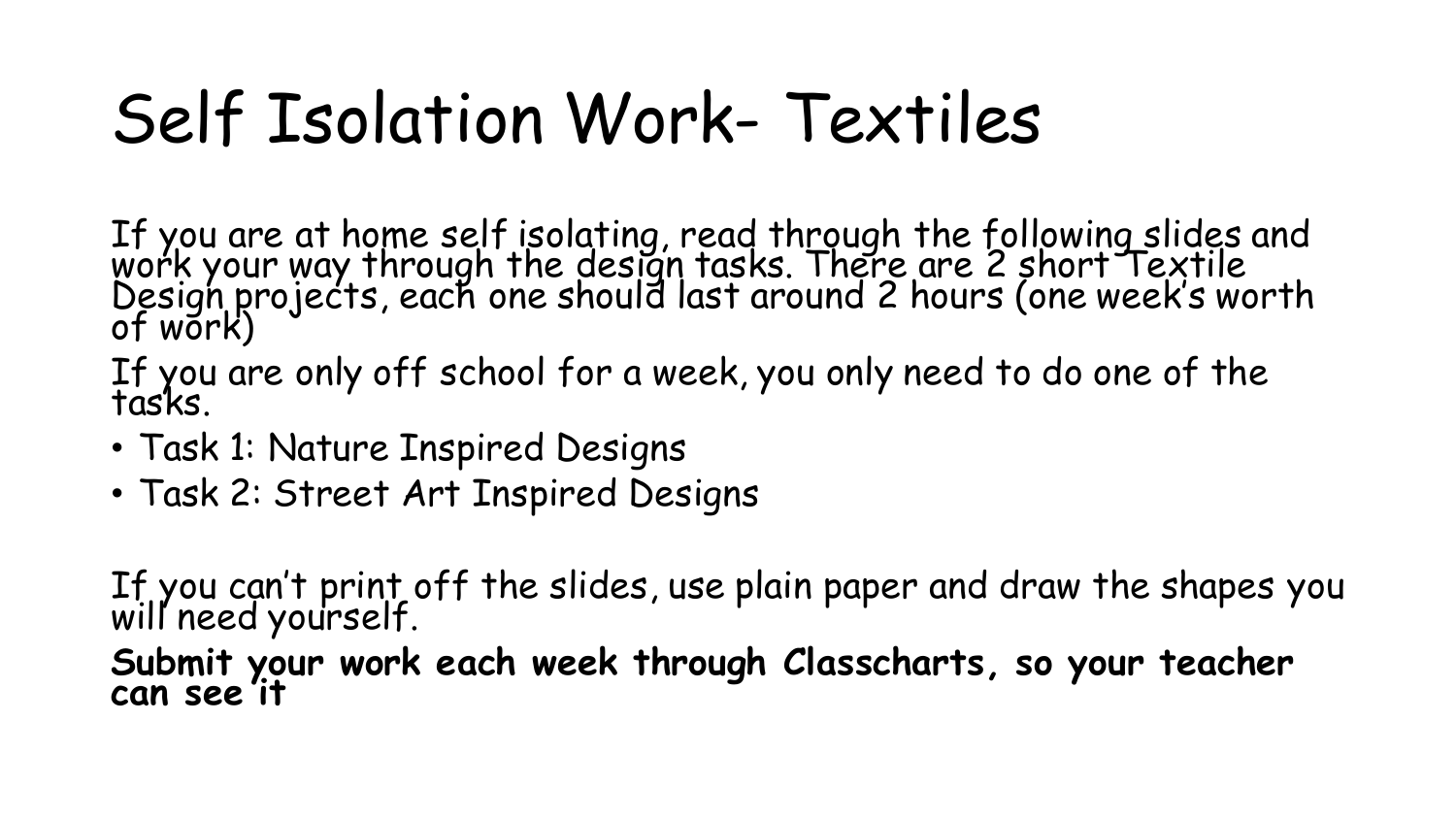### **YEAR 7 TEXTILES NATURAL ART**

Many artists, including Katie Scott, have looked closely at nature as inspiration for their art.

Use the template here to produce your own design using nature as inspiration. For example, you could look at bugs, shells, flowers etc. Make sure you add colour.



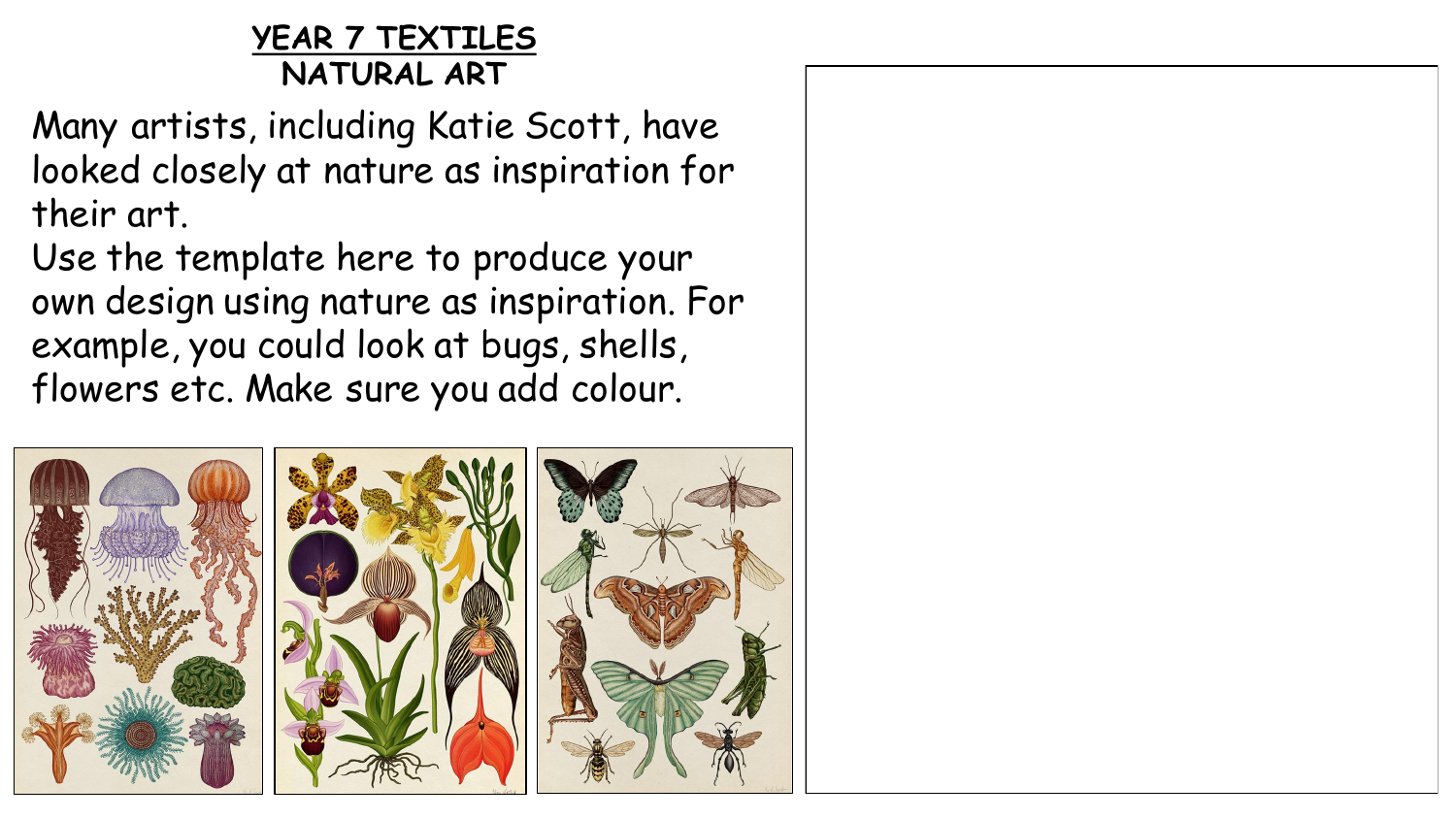## Soft Furnishing Design Work.

Design a range of soft furnishing products based on the theme of 'Nature'. Your products should be coloured using pencil crayons. Experiment using nature inspired designs to form repeat and border patterns.

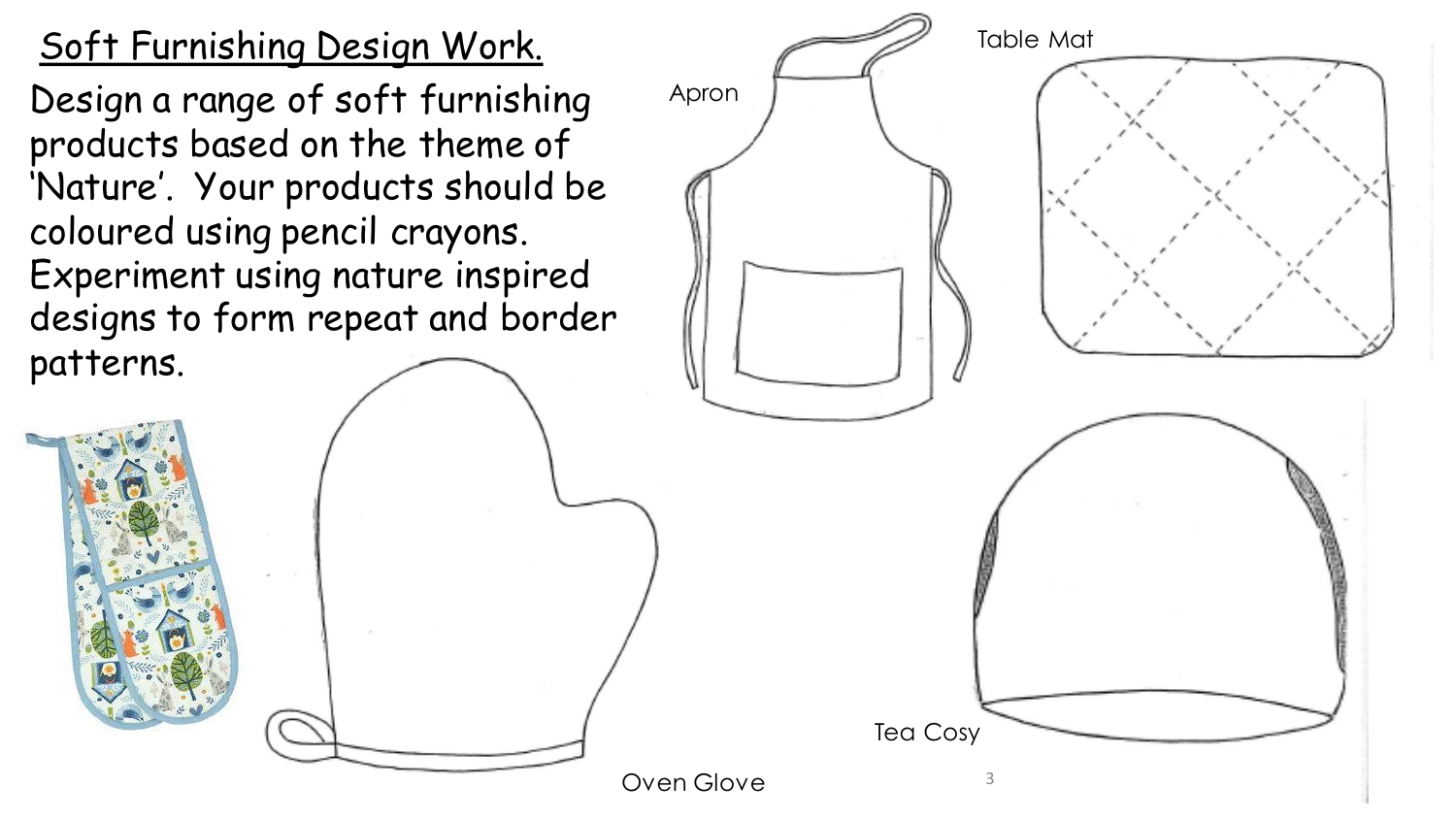### **YEAR 7 TEXTILES STREET ART**

Many artists, including Jon Burgerman, have used characters to depict emotions and feelings in their work.

Use the template here to produce your own interpretation of different emotions such as angry, happy, sad and confused. Use Jon Burgerman's examples as inspiration for

your design. Make sure you add colour.